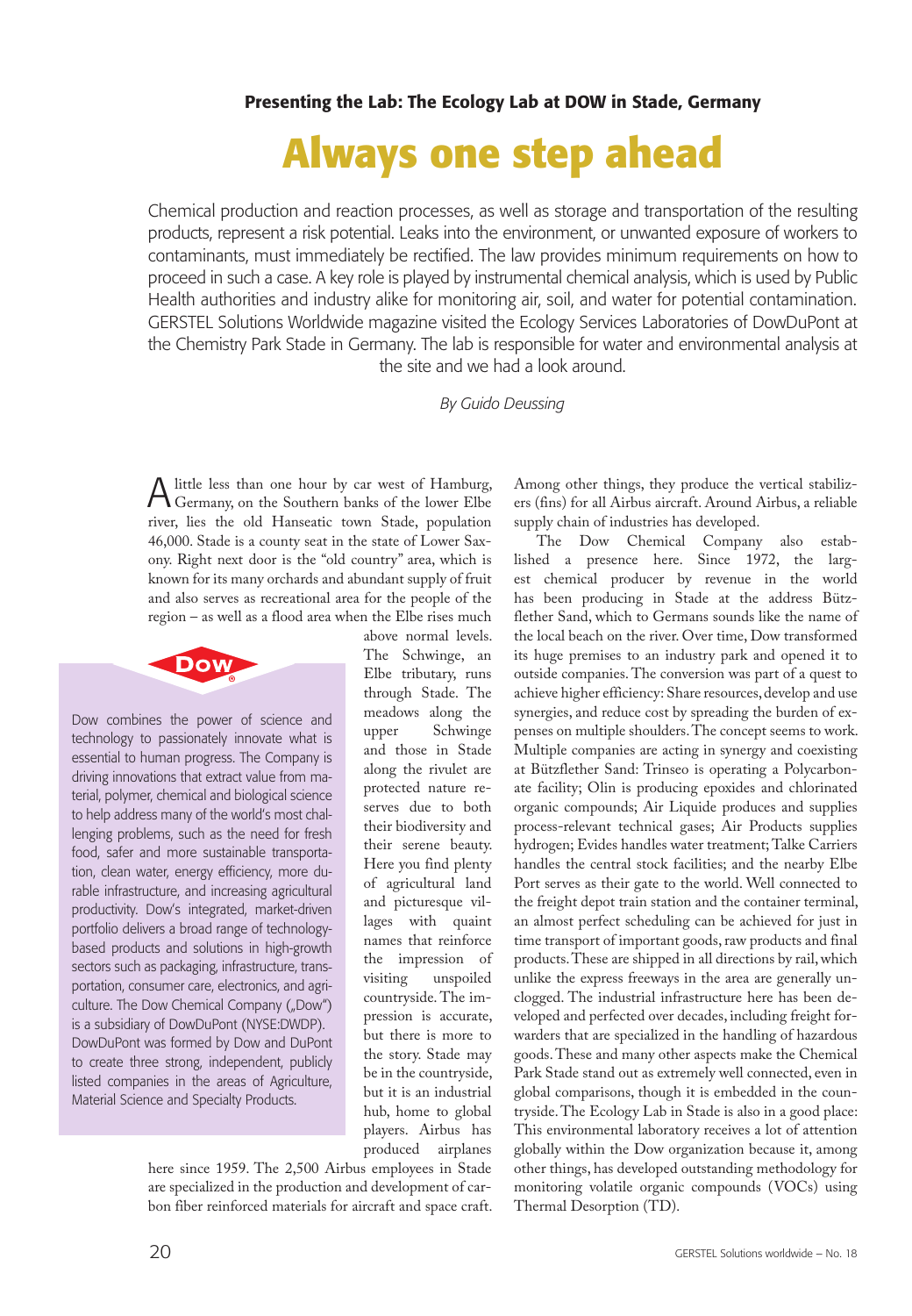

The Ecology Lab at Dow in Stade rely on the Ther mal Desorption System (TDS) from GERSTEL for their TD analysis work. And for many other applications that are performed in the lab, GERSTEL instruments and systems play a key role. Reason enough for me to visit and to look behind the scenes. I made the appoint ment with Michael Gröger, GERSTEL Sales Manager for Germany, Austria and Switzerland and account man ager for Dow. Michael has known and looked after the Dow colleagues since… forever and he is here for a meet ing with my hosts Sandra Hirsch and Andreas Köhler, who are established experts in matters environmental and water analysis at the Ecology Lab. They are considering investing in a GERSTEL MultiPurpose Sampler (MPS) WorkStation to be used for automated generation of analysis standards. At this point, some questions remain open and my scheduled visit to the Ecology Lab offers Michael Gröger a good chance to join and provide some answers. We are meeting shortly after ten on a Wednesday morning in January in light snowfall. Sandra Hirsch will pick us up in her car at the visitor parking area. We cannot access the Chemistry Part Stade premises in our own ve hicle. As outside visitors, a pre-arranged permit is needed even though Michael Gröger has paid regular visits for more than 16 years. Everything follows set rules. We need the permit and that requires time and patience. First time visitors – and those who haven't been back within the past year – must acquaint themselves with the safety rules by watching a video while the person at the reception fills in the paperwork and secures personal information from the visitor's ID card. After being registered in the Dow sys tem, it is time for the test: Three questions about security procedures in the Chemistry Park must be answered cor rectly. The computer delivers the result on a small piece of paper that I hand to the receptionist who checks it and hands me a permit. So far, so good. We meet Sandra Hirsch in the visitor parking lot, she greets us with a big smile and a cheerful "Moin, Moin", a sure sign that we are now in Northern Germany and the gut feeling says we're in good hands. Ms. Hirsch drives an American car, Dodge Charger, with ample room for all. Do you have to drive a US-made car even in Germany when you work for a US company? "I also like Jim Beam", she responds, she clearly likes the car, it's that simple. The gatekeeper checks all permits and then opens. The Dodge surrounds us with a deep growl and begins moving. We are met with a surprisingly green landscape, the Elbe flows nearby at the Northern edge of the Chemistry Park and I can see the endless meadows at the river bank powdered with fresh snow. "We even have deer and wild boar here", says Sandra Hirsch. I don't see any, but I'll take her word for it. But where do the 1,200 Dow employees work? And

Andreas Kohler (left) and his colleague Sandra Hirsch assess a water sample extract. Before entering the Ecology Lab, clear and clearly visible signs alert you to workplace safety rules that must be followed at all times. Work safety is the highest priority at Dow, and not only in the laboratory, but throughout all production areas and the entire Chemistry Park Stade.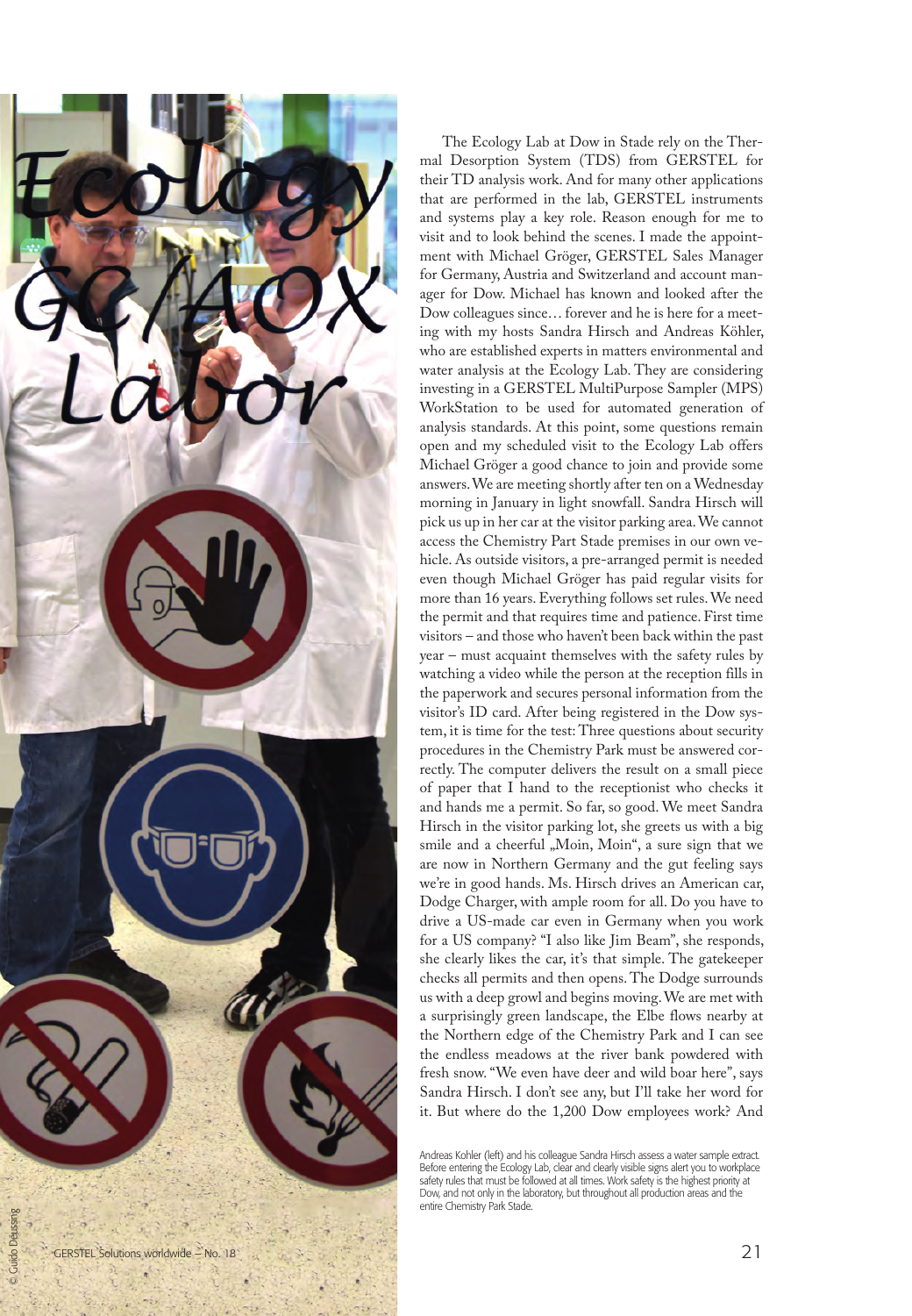

The GC Lab, part of the Ecology Laboratory within the Chemistry Park Stade, relies on GERSTEL solutions for much of its automation

where do they produce the three million tons of Dowanol, Methocel or MDI?

Where is the huge plant process equipment so typical for larger industrial chemistry sites where they produce and process allylchloride, chloroform and methylene chloride, sodium hydroxide and hydrochloric acid, propylene and… ? The stacks and huge cylinders that require massive amounts of power, steam and compressed air? Where hydrogen, oxygen and nitrogen are produced or added to the chemical processes? Where are the pipes through which countless cubic meters of process and cooling water are pumped in and waste water discharged? No sign of Trinseo, Air Liquide or Evides, companies that generate added value here. "The area covers 550 hectares or almost 1400 acres" , says Sandra Hirsch, "things are less visible in these wide-open spaces."

The Ecology Lab, where Sandra Hirsch, Andreas Köhler and Ute Schomacker work is located in the ground floor of a two story building at the edge of the Chemistry Park Stade, a few minutes by car from our meeting point. Since its inauguration in 1975, the lab has regularly been expanded and updated. The laboratory deals with environmental and water analysis in the Chemistry Park Stade, including monitoring workplace air, and ensuring compliance both with maximum allowable concentrations, as per German Occupational Safety & Health rules for workplace air, and with regulations for hazardous materials.

 The lab monitors water to ensure compliance with legal requirements for water quality including adherence to maximum allowable concentrations laid down in the regulations issued by the Lower Saxony State Office for Water Economy, Coastal and Environmental Protection. Every year, the Ecology Lab team analyzes around 6,000 samples, making sure that maximum allowable concentrations of various chemicals are not exceeded. 60 % of the samples are water, mainly waste water. Air samples

that are required to be drawn regularly as part of routine monitoring protocols, or whenever a leak or too high workplace concentrations are suspected in the production area, make up 30 % of the samples. Soil samples are taken and analyzed, for example, whenever a new building is being planned or if doubts about earlier contamination need to be alleviated. Soil samples make up approximately 10 % of the annual sample load. "Added to all this, we get about 10 samples per month that are sent to us by the environmental protection agencies for comparative analysis. This is done in order to check the accuracy of our analysis results. The agencies can call anytime and draw samples anywhere in the entire Chemistry Park in order to perform their legally required controls", Sandra Hirsch explains. Laboratory routines are well established here, but it never gets boring for the three persons who run the lab.

Occasionally there are even tasks outside the plant area, for example, when the Company Fire Brigade are cleaning up after a spill and need to know its chemical make-up. Or maybe the Fire Brigade from the town of Stade is handling an emergency or potential emergency, involving a road truck or a freight ship on the river transporting hazardous materials. "If they need chemical analysis, we are here to support them", says Andreas Köhler.

Occasionally, we have even had the Police Crime unit request an assessment from us as to the nature of substances found at the scene of a suspected suicide. The Ecology Laboratory takes on such tasks as technical support. Good to know: Technical analytical expertise can be found when needed. It is time for a tour of the laboratories. Sandra Hirsch and Andreas Köhler lead the way. The first stop for our small procession is the Thermal Desorption Laboratory.

The lab is remarkably orderly, it almost seems as if it had been cleaned up and made extra neat for our visit, but apparently that is the way they always work. Sandra Hirsch explains: "Searching takes a lot of time, right?"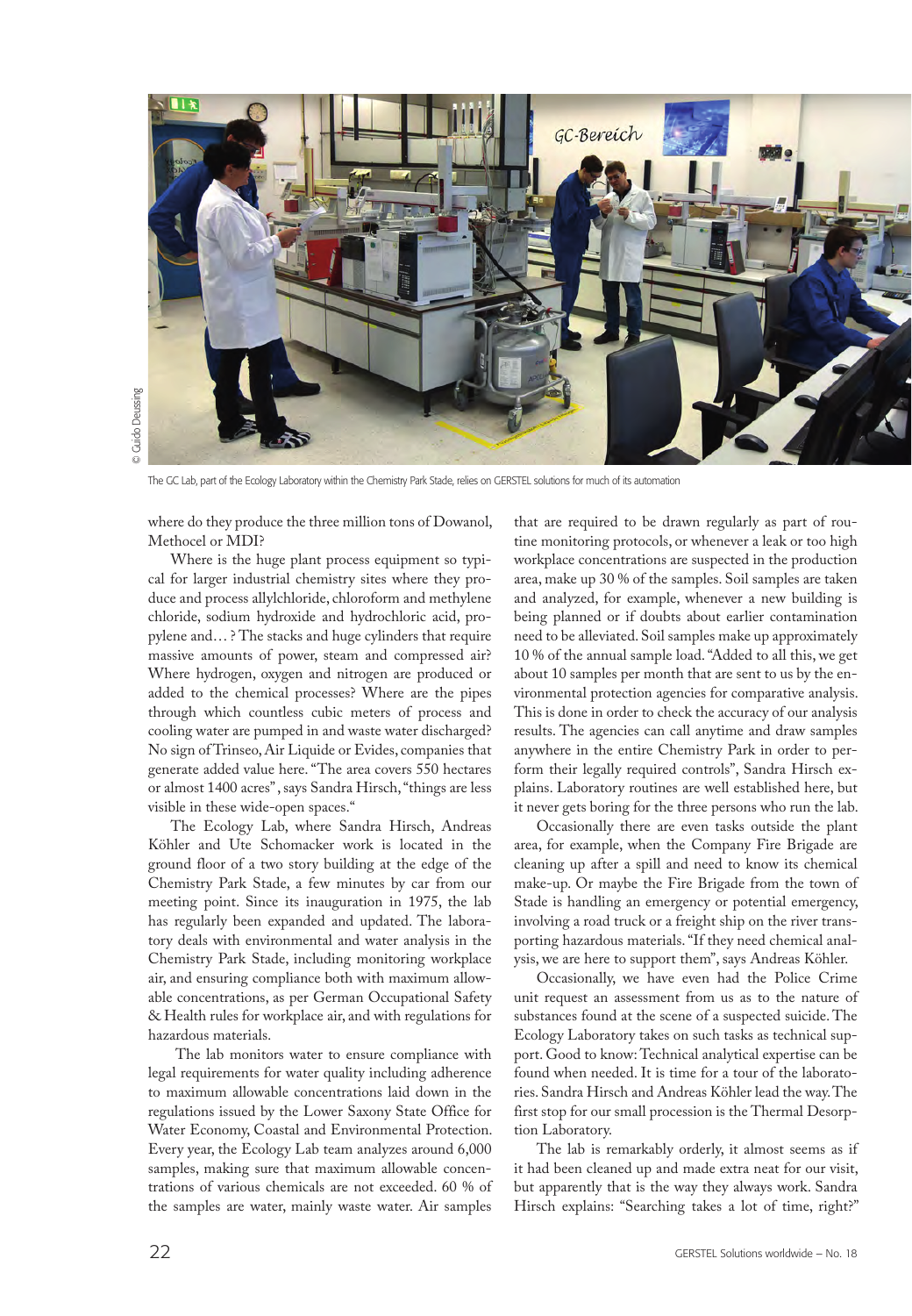I answer: "Right!". "And we don't have time", says Andreas Köhler. "And we don't need to either", adds Sandra Hirsch, "Because we know where everything is located". The method by which everything is organized originally came from Japan. It is termed the 5S or 5A method. The method specifies that everything must be in its place, must be clean, and must be ready for use. A clear sign that the 5A method is in use is the clear markings on the lab benches around important tools or instruments: Yellow lines marking areas on the lab benches, on the floor, on drawers, and on cabinet doors make it easy to locate the right tool or instrument and to handle it correctly. It reminds me of the areas designated for smokers in Railway Stations. An optically clearly distinguishable element can discipline people operating in the area, even though there are of course lots of yellow lines and signs in the lab.

On the lab bench across the aisle, two Tube Conditioners (TC 2), used to condition sorbent tubes, are standing ready within their yellow line frame. Right next to them are two Tube Standard Preparation Systems (GERSTEL TSPS), used to load sorbent tubes with standard mixtures. "For quite a while, we experimented with different sorbent materials, and today, using just one method, we are able to determine more than 50 analytes in the range from C10 to C40 with limits of determination in the single ppb range", Andreas Köhler says. "And we are far below the required limits of determination specified by the authorities", Sandra Köhler adds. The two colleagues clearly take great pride in their work and in reaching ambitious goals. To be ahead of regulations, and always stay ahead in the analytical race, drives them to great performance. This is also wise as a precaution: "We know from expe-



The Thermal Desorption laboratory of Dow in Stade. Sandra Hirsch: "Colleagues from other sites are sending us their samples for analysis".

Another color that dominates is GERSTEL magenta. Even a lay person would recognize that the lab has a high affinity towards GERSTEL products. On the lab benches along the windows, there are three complete GC/ MS systems, each equipped with a GERSTEL Thermal Desorption System (TDS) with Autosampler (TDS A) mounted above a Cooled Injection System (CIS). "Apart from ensuring that the lab is well organized and neat, automation is the other way to improve efficiency", Sandra Hirsch remarks, "and this is especially important when you are not free to hire more people", as is the case in most labs. Compounds are detected using MSD and FID, connected to the GC column via a column effluent splitter. rience", says Sandra Hirsch, "that rules and regulations change at short notice". Instead of waiting and reacting, the two experts are proactively meeting future challenges with steadily lower required limits of determination in order to be ready if these are enforced. "That approach has always served us well", says Andreas Köhler, "whenever stricter guidelines were enforced, we were prepared and ready". As to the method, he adds: "From volatile organic compounds (VOCs) with boiling points around -20 °C to semi-volatile compounds (SVOCs) with boiling points of 180 °C, we can generally determine them all using just one method". And the word is out within the worldwide Dow organization about the results the team has